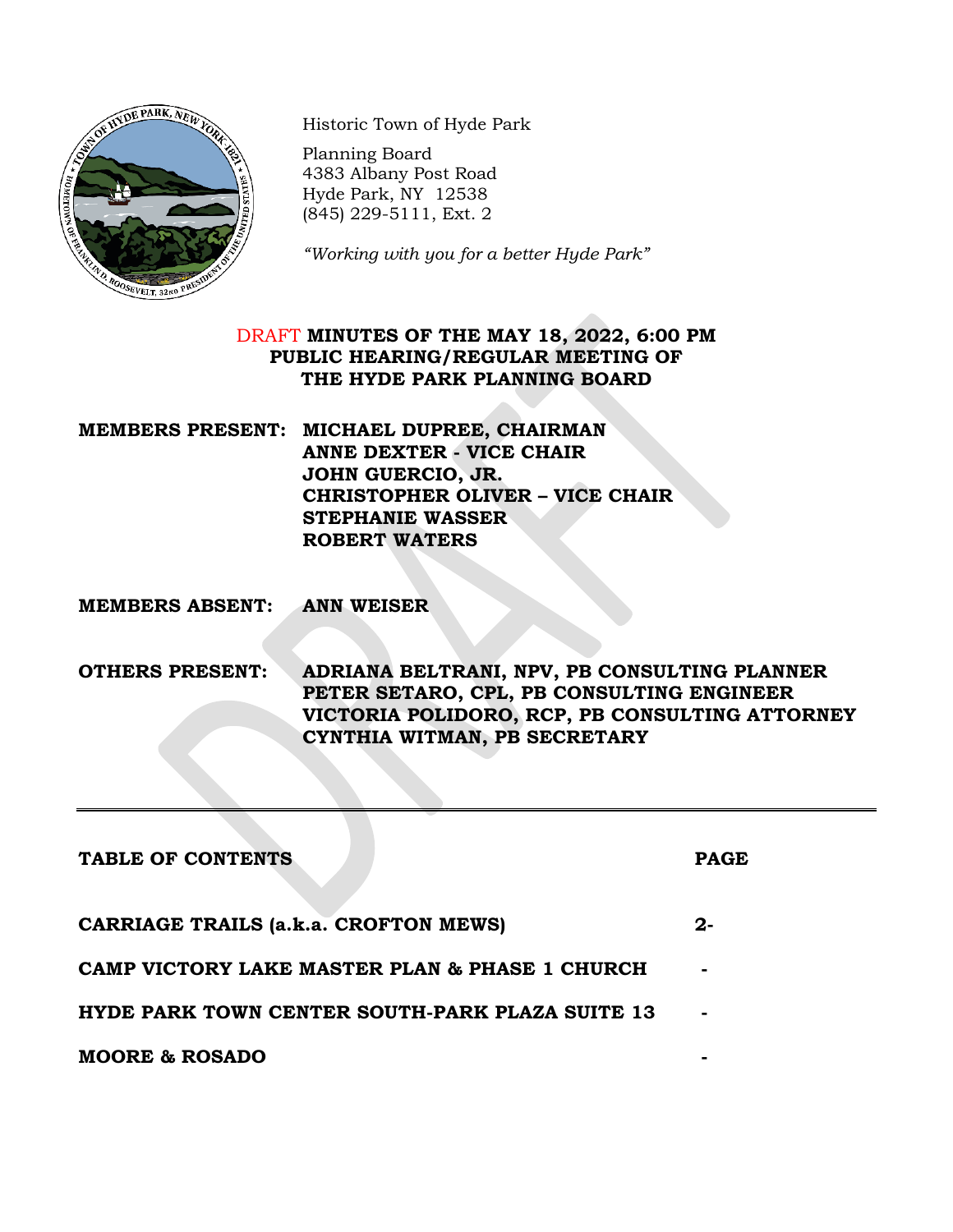#### **PLEDGE OF ALLEGIANCE**

#### **CONTINUED PUBLIC HEARING:**

#### **CARRIAGE TRAILS (a.k.a. Crofton Mews)**

Extension of Site Plan Deadlines for Construction (#16-96) Location: 1269 Route 9G Grid #: 6165-01-340743

*In attendance: Louis Kaufman, One Key LLC George Brandt, One Key LLC*

**MOTION: Vice-Chair Dexter SECOND: Vice-Chair Oliver**

**To re-open the public hearing for Carriage Trails (a.k.a. Crofton Mews) Site Plan Extension.**

| Absent | Ms. Weiser               |
|--------|--------------------------|
| Aye    | Mr. Waters               |
| Aye    | Ms. Wasser               |
| Aye    | <b>Vice-Chair Oliver</b> |
| Aye    | Mr. Guercio              |
| Aye    | <b>Vice-Chair Dexter</b> |
| Aye    | <b>Chairman Dupree</b>   |
|        |                          |

**VOICE VOTE Aye-6 Absent-1 Nay-0 Motion Carried**

*There was no public comment***.**

**MOTION: Vice-Chair Dexter SECOND: Vice-Chair Oliver**

**To close the public hearing for Carriage Trails (a.k.a. Crofton Mews) Site Plan Extension.**

| <b>Absent</b> | Ms. Weiser               |
|---------------|--------------------------|
| Aye           | Mr. Waters               |
| Aye           | <b>Ms. Wasser</b>        |
| Aye           | <b>Vice-Chair Oliver</b> |
| Aye           | Mr. Guercio              |
| Aye           | <b>Vice-Chair Dexter</b> |
| Aye           | <b>Chairman Dupree</b>   |

| <b>VOICE VOTE</b> |  |
|-------------------|--|
|-------------------|--|

Aye-6 Absent-1 Nay-0 **Motion Carried**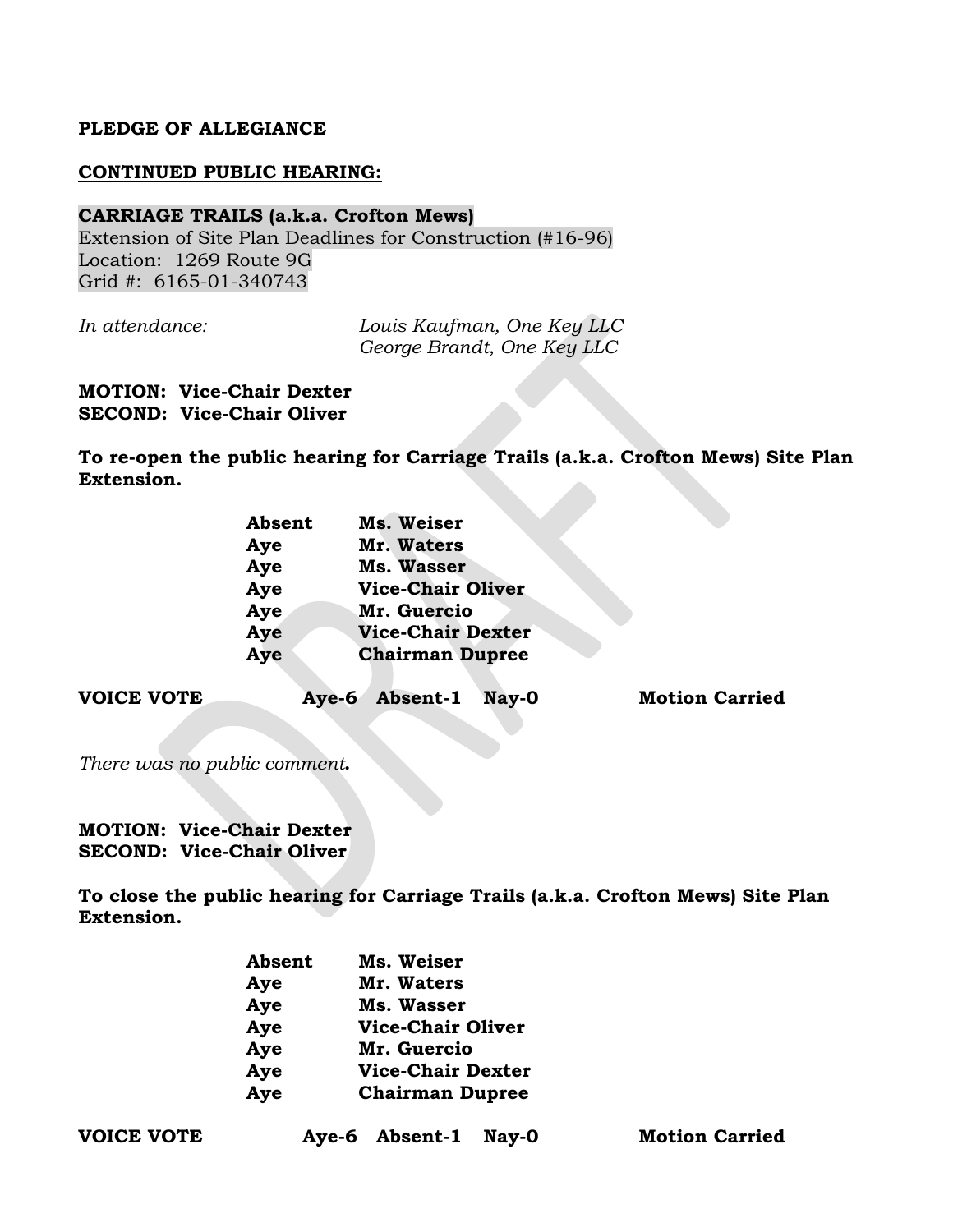## **CAMP VICTORY LAKE MASTER PLAN & PHASE 1 CHURCH**

Site Plan & Special Use Permit Approvals (#2018-66) Location: 277 Crum Elbow Road, 232 & 262 Cardinal Road Grid #s: 6265-04-630350, -539445, 6265-02-721505, 6265-04-672479, -681487, - 712479

*In attendance: Peter Sander, Rennia Engineering*

### **MOTION: Vice-Chair Dexter SECOND: Vice-Chair Oliver**

**To re-open the public hearing for Camp Victory Lake Master Plan & Phase 1 Church.**

| Absent | Ms. Weiser               |  |
|--------|--------------------------|--|
| Aye    | Mr. Waters               |  |
| Aye    | Ms. Wasser               |  |
| Aye    | <b>Vice-Chair Oliver</b> |  |
| Aye    | Mr. Guercio              |  |
| Aye    | <b>Vice-Chair Dexter</b> |  |
| Aye    | <b>Chairman Dupree</b>   |  |

| <b>VOICE VOTE</b> |  | Aye-6 Absent-1 Nay-0 |  |  | <b>Motion Carried</b> |
|-------------------|--|----------------------|--|--|-----------------------|
|-------------------|--|----------------------|--|--|-----------------------|

*There was no public comment***.**

**MOTION: Vice-Chair Dexter SECOND: Vice-Chair Oliver**

**To adjourn the public hearing for Camp Victory Lake Master Plan & Phase 1 Church to July 20, 2022.**

| <b>Absent</b> | Ms. Weiser               |
|---------------|--------------------------|
| Aye           | Mr. Waters               |
| Aye           | Ms. Wasser               |
| Aye           | <b>Vice-Chair Oliver</b> |
| Aye           | Mr. Guercio              |
| Aye           | <b>Vice-Chair Dexter</b> |
| Aye           | <b>Chairman Dupree</b>   |

**VOICE VOTE Aye-6 Absent-1 Nay-0 Motion Carried**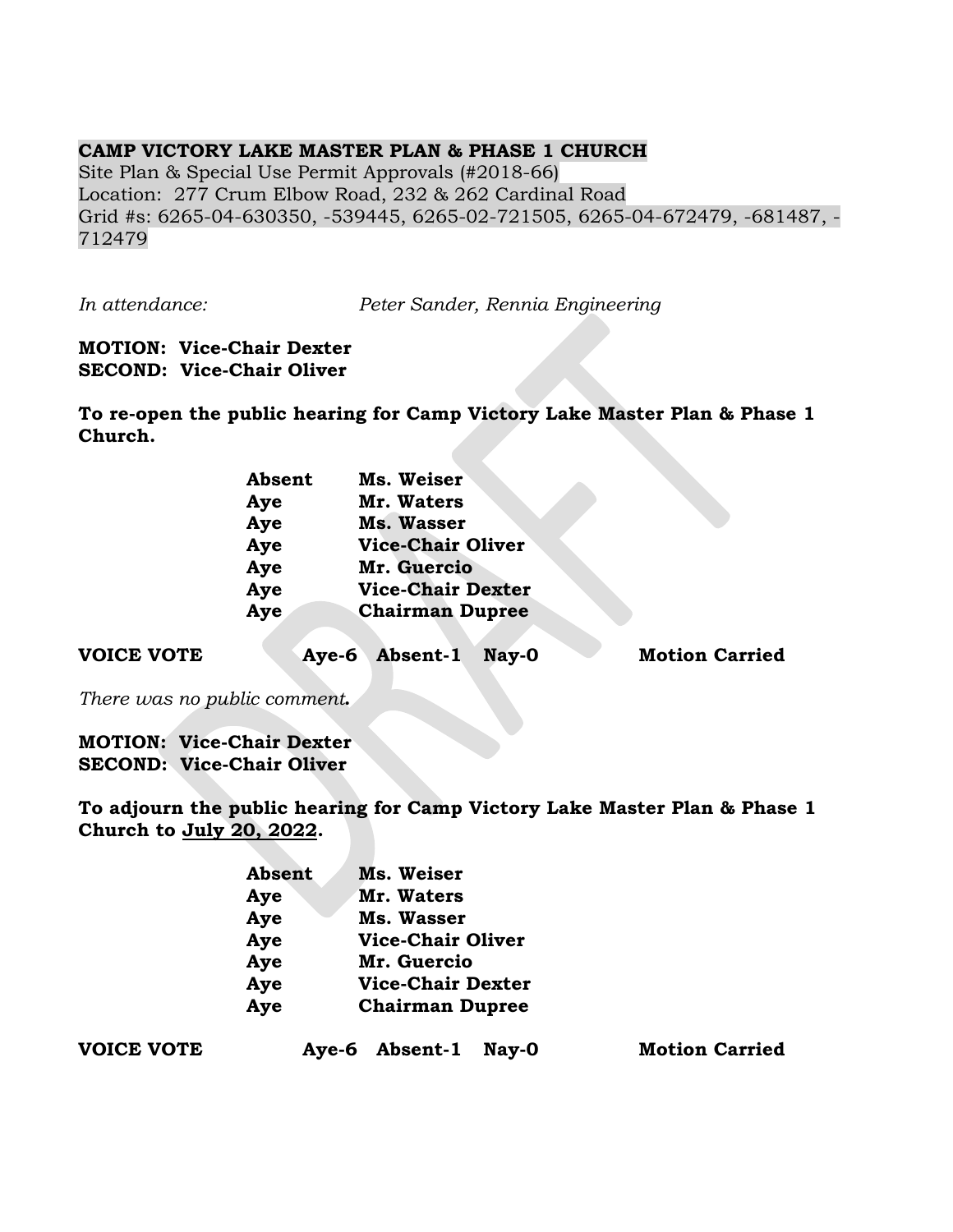### **OTHER BUSINESS:**

# **HYDE PARK TOWN CENTER- PARK PLAZA**

Site Plan Waiver Approval-change in tenancy (#2022-20) Location: 4240-4260 Albany Post Road Grid #: 6064-02-965956

## **TOWN OF HYDE PARK PLANNING BOARD Hyde Park Town Center Suite 13** *Town Code Section 108-9.4 C 1 and 2* **Grid Number** 6064-02-965956 **SITE PLAN Waiver**

**Date: May 18, 2022 Moved By: Mr. Waters Resolution #: 2022-20 Seconded By: Ms. Wasser**

*Whereas,* a request for a Site Plan Change in Tenancy of Suite 13 has been made to the Town of Hyde Park Planning Board by Kelly Libolt, representing the owner, Cosimo Town Center, LLC, on May 13, 2022, for a new business office as general commercial use into Suite 13, that had previously been approved with a special use permit and site plan approval for a medical/daycare use, now being voided in favor of commercial general, at 4240-4260 Albany Post Road, and

*Whereas,* no signage, exterior modifications or interior structural changes are proposed, but none the less the use and tenancy are changing, and

*Whereas,* the change of use is required to be authorized and recorded, and

*Whereas,* the Planning Board has reviewed the request for this change as submitted on May 13, 2022, and

*Whereas,* the change is not significant in nature and is in character with the neighborhood, and

*Whereas,* no other changes have been requested at this time and whereas the applicant is required to return to the Planning Board for all other changes to the approved plans, and

*Whereas*, the Planning Board has reviewed the request submitted by the applicant, and has received a recommendation from the Zoning Administrator.

*THEREFORE BE IT RESOLVED,* that the Town of Hyde Park Planning Board hereby waives site plan requirements as authorized by *Town Code Section 108-9.4 C 1 and 2* for the proposed changes as described in the request of May 13, 2022.

| Aye           | <b>Chairman Dupree</b>   |
|---------------|--------------------------|
| Aye           | <b>Vice-Chair Dexter</b> |
| Aye           | Mr. Guercio              |
| Aye           | <b>Vice-Chair Oliver</b> |
| Aye           | Ms. Wasser               |
| Aye           | Mr. Waters               |
| <b>Absent</b> | Ms. Weiser               |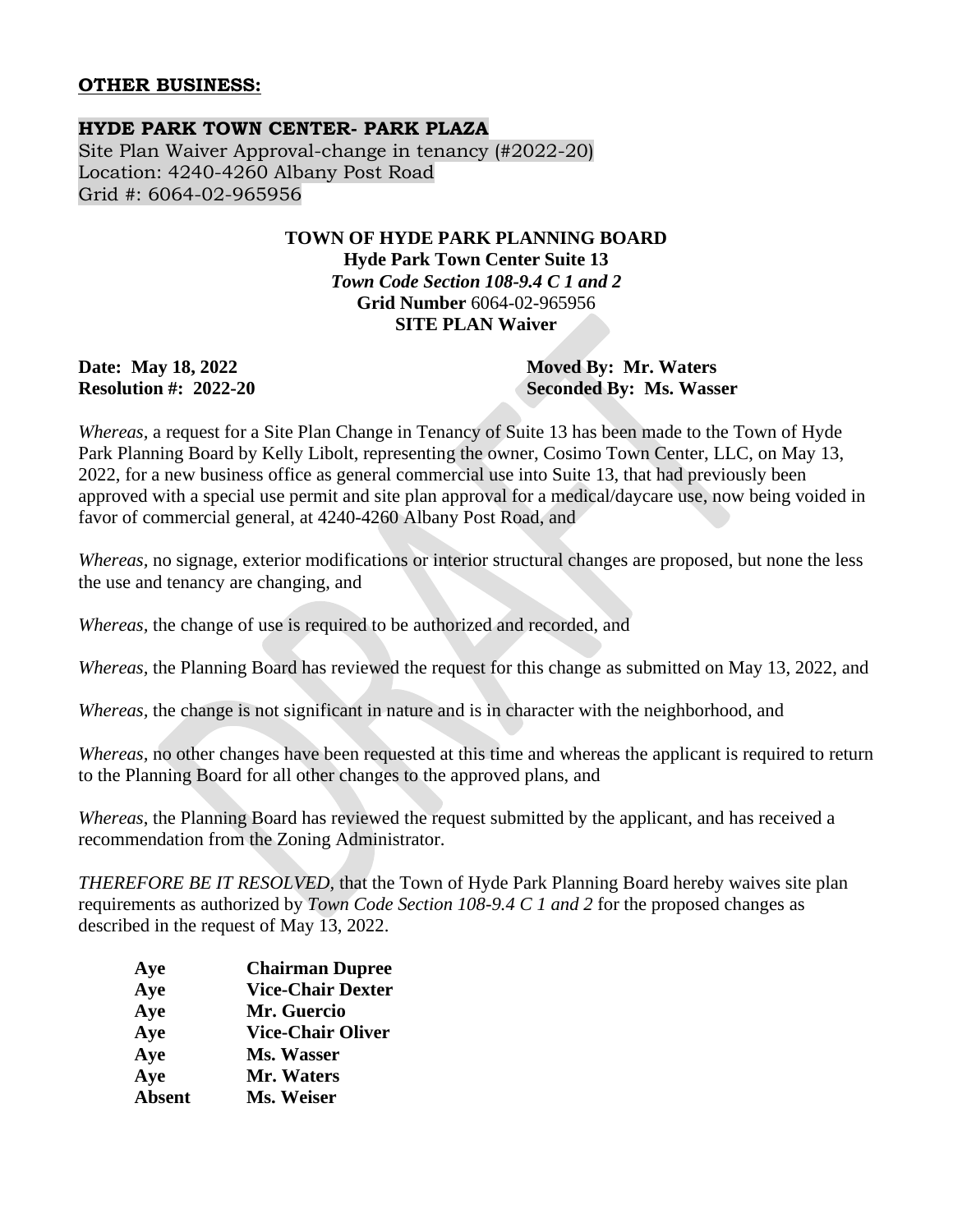**VOICE VOTE Aye-6 Absent-1 Nay-0 Motion Carried**

**MOORE & ROSADO** Site Plan Waiver Approval-AG Pool (#2022-21) Location: 14 Crumwold Place Grid #: 6064-08-861974

## **TOWN OF HYDE PARK PLANNING BOARD Samuel Moore and Dana Rosado 6064-08-861974 14 Crumwold Place SITE PLAN Waiver**  *Town Code Section 108-9.4 C 2*

**Date: May 18, 2022 Moved By: Vice-Chair Dexter Resolution #: 2022-21 Seconded By: Ms. Wasser**

*Whereas,* **a request for Site Plan Waiver has been made to the Town of Hyde Park Planning Board by Samuel Moore and Dana Rosado, for installation of an above ground pool associated with a single-family home requiring a building permit, and,**

*Whereas,* the proposed change is declared a Type II action under SEQRA, and

*Whereas*, the applicant is proposing to construct an 18' x 33' above ground pool in the rear of the home, and

*Whereas***,** the accessory structure meets the zoning code setback requirements, and

*Whereas,* the proposed changes are minor in nature, and

*Whereas,* Section 108-9.4 C2, allows the Planning Board to waive the site plan procedures for minor changes requiring a building permit, and

*Whereas*, no other changes have been requested at this time and whereas the applicant is required to return to the Planning Board for all other changes to the approved plans, and

*Whereas,* if in the future a survey shows the location to infringe on required setbacks, a variance will be required for the pool to remain in that location, and

*Whereas,* the Planning Board has reviewed the request submitted by the applicant, and has received a recommendation from the Zoning Administrator, now

*THEREFORE BE IT RESOLVED,* **that the Town of Hyde Park Planning Board hereby waives site plan requirements for the proposed changes as described in the building permit received by the Building Department May 4, 2022, and per the request to the Planning Board dated May 6, 2022.**

| Aye | <b>Chairman Dupree</b>   |
|-----|--------------------------|
| Aye | <b>Vice Chair Dexter</b> |
| Aye | Mr. Guercio              |
| Aye | <b>Vice Chair Oliver</b> |
| Aye | Ms. Wasser               |